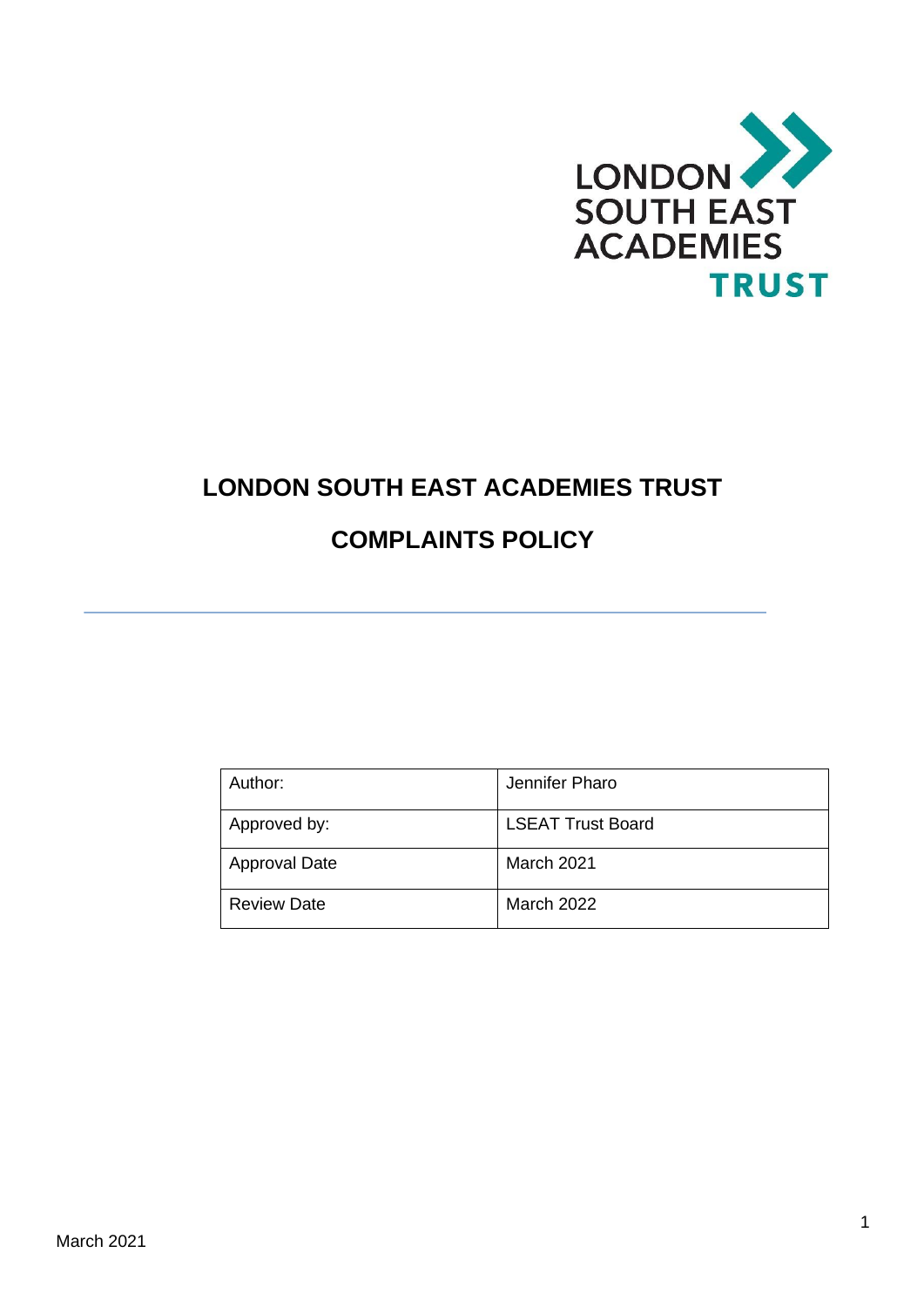## **1. Trust Ethos**

All our Academy staff are dedicated to providing all students with the best possible education and will aim to care properly for their health, safety and welfare at all times. We are committed to working closely with parents and believe that every Academy should work in partnership with parents, each carrying out their particular responsibilities to help the students gain the most from their time in statutory education. This procedure pertains to each Academy and all other elements of the organisation as a whole within London South East Academy Trust ("the Trust").

This complaints procedure is not limited to parents or carers of children that are registered at the Academy. Any person, including members of the public, may make a complaint to the Trust about any provision of facilities or services that we provide. Unless complaints are dealt with under separate statutory procedures (such as appeals relating to exclusions or admissions), we will use this complaints procedure.

### **2. Policy Statement**

We must be clear about the difference between a concern and a complaint.

A concern may be defined as 'an expression of worry or doubt over an issue considered to be important for which reassurances are sought'. A complaint may be defined as 'an expression of dissatisfaction however made, about actions taken or a lack of action'.

Taking informal concerns seriously at the earliest stage will reduce the numbers that develop into formal complaints. Concerns ought to be handled if at all possible, without the need for formal procedures and we encourage early discussions within each Academy to take place in an attempt to alleviate concerns and resolve matters promptly. This is referred to as the Informal Complaint Stage of the Trust Complaints Policy.

The requirement to have a complaints procedure need not in any way undermine efforts to resolve the concern informally. In most cases the teacher, the individual delivering a service or School Leaders, will receive the first approach, it is important for this individual to consider the concern objectively and impartially. It is always helpful if staff and or School Leaders, Heads of School, etc are able to resolve issues on the spot, including apologising where necessary and utilising a restorative approach.

In some circumstances it may be appropriate to raise informal concerns directly with a member of the senior leadership team (School Leaders, Heads of School, Assistant Head or Deputy Head). It will then be the responsibility of the senior leadership team member to facilitate a resolution in partnership with all relevant parties which may include a scheduled meeting, restorative approach or mediation. Should an initiated informal concern prove to be more serious, it is the responsibility of the Head of School to initiate the next steps in line with an appropriate response.

There may be occasions when people would like to raise their concerns formally, in this case the Trust will attempt to resolve the issue internally through the stages outlined in this Complaints policy.

Complaints will only be escalated to the Trust Board where all levels of the tiered approach have been exhausted and no resolution has been reached. These tiered approaches are a reflection of the Trust infrastructure and will not disadvantage the complainant or increase the length of time for resolution.

### **3. How to Raise a Complaint**

A concern or complaint can be made in person, in writing or by telephone. They may also be made by a third party acting on behalf on a complainant, as long as they have appropriate consent to do so.

Complaints against school staff (except the Head of School or Executive Head Teacher) should be made in the first instance, via the Academy Office*,* marked as Private and Confidential.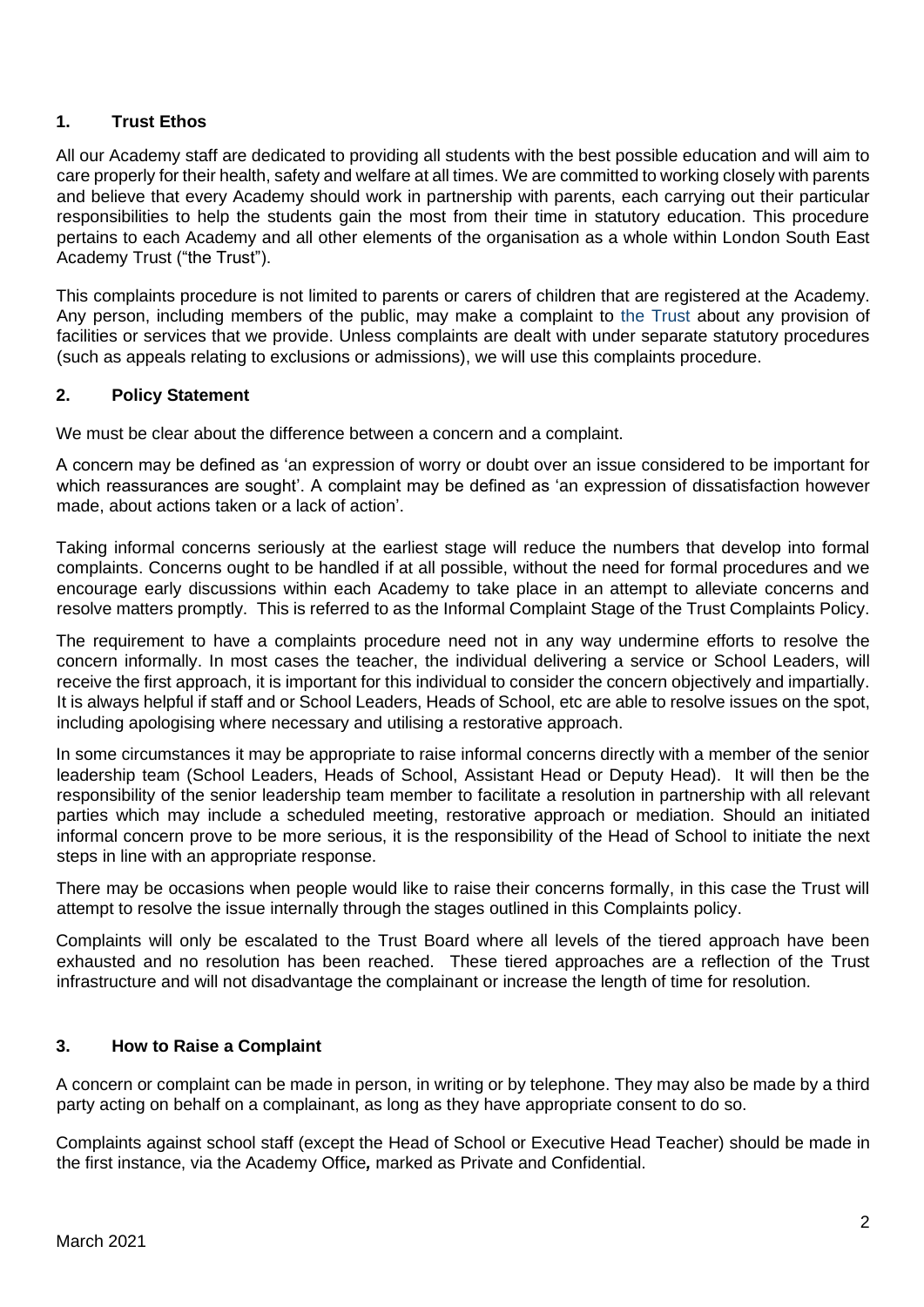Complaints that involve or are about the Head of School or Executive Head Teacher should be addressed to Local Governing Board or Academy Committee Chair, via the school office, marked as Private and Confidential.

Complaints about the Local Governing Board or Academy Committee Chair or any individual Local Community Governor or the Local Governing Board or Academy Committee should be addressed to Group Executive Director Governance (the Clerk to the Local Governing Board or Academy Committee) via the Academy Office, marked as Private and Confidential.

Complaints about the Chief Executive Officer (CEO) or a Trustee of the Trust, should be addressed to Chair of the Trust, via the Executive Director Governance (the Clerk to the Trust Board) marked as Private and Confidential.

For ease of use, a template complaint form is included at the end of this policy. If you require help in completing the form, please contact the Academy office.

You can also ask a third-party organisation for example, Citizens Advice to help you.

In accordance with equality law, the Trust will consider making reasonable adjustments if required, to enable complainants to access and complete this complaints procedure. For instance, providing information in alternative formats, assisting complainants in raising a formal complaint or holding meetings in accessible locations.

## **4. Anonymous complaints**

The Trust will not normally investigate anonymous complaints. However, the Head of School, Executive Head Teacher and/or Chair of Local Governing Body or Academy Committee, if appropriate, will determine whether the complaint warrants an investigation.

### **5. Time scales**

Complaints must be raised within three months of the incident or, where a series of associated incidents have occurred, within three months of the last of these incidents. The Trust will consider complaints made outside of this time frame if exceptional circumstances apply.

### **6. Complaints received outside of term time**

Complaints made outside of term time will be deemed to have been received on the first school day after the holiday period.

### **7. Scope of the Complaints Procedure**

This procedure covers all complaints about any provision of community facilities or services by the Trust, other than complaints that are dealt with under other statutory procedures, including those listed below.

| Admissions to schools     | Concerns about admissions should be handled through a separate<br>process – either through the appeals process or via the local<br>authority. |
|---------------------------|-----------------------------------------------------------------------------------------------------------------------------------------------|
| Matters likely to require | Complaints about child protection matters are handled under our                                                                               |
| a Child Protection        | child protection and safeguarding policy and in accordance with                                                                               |
| Investigation             | relevant statutory guidance.                                                                                                                  |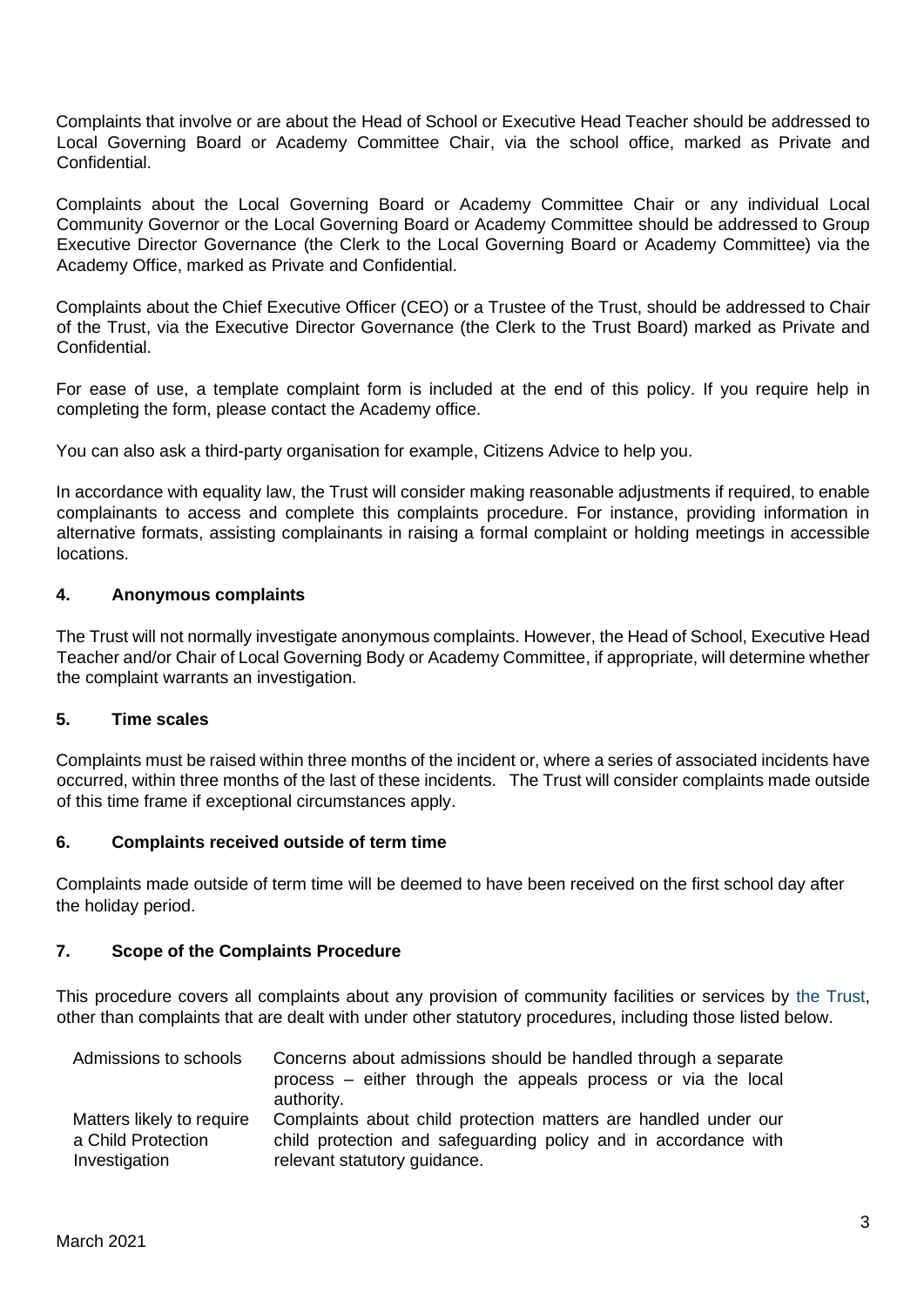| Whistleblowing   | If you have serious concerns, you may wish to contact the local<br>authority designated officer (LADO) who has local responsibility for<br>safeguarding or the Multi-Agency Safeguarding Hub (MASH).<br>The Trust has an internal whistleblowing procedure for all our<br>employees, including temporary staff and contractors. |
|------------------|---------------------------------------------------------------------------------------------------------------------------------------------------------------------------------------------------------------------------------------------------------------------------------------------------------------------------------|
|                  | The Secretary of State for Education is the prescribed person for<br>matters relating to education for whistle-blowers in education who<br>do not want to raise matters direct with their employer. Referrals can<br>be made at: www.education.gov.uk/contactus.                                                                |
| Staff grievances | Complaints from staff will be dealt with under the Trust's Human<br>Resources internal grievance procedures.                                                                                                                                                                                                                    |
| Staff conduct    | Complaints about staff will be dealt with under the Trust's Human<br>Resources internal disciplinary procedures, if appropriate.                                                                                                                                                                                                |
|                  | Complainants will not be informed of any disciplinary action taken<br>against a staff member as a result of a complaint. However, the<br>complainant will be notified that the matter is being addressed.                                                                                                                       |

If other bodies are investigating aspects of the complaint, for example the police, local authority (LA) safeguarding teams or Tribunals, this may impact on our ability to adhere to the timescales within this procedure or result in the procedure being suspended until those public bodies have completed their investigations. If this happens, we will inform you of a proposed new timescale.

# **8. The Stages of a Complaint**

**Stage One: Informal:** Meeting arranged with staff member or school leader as appropriate.

# **Stage Two: Formal:**

**Step 1:** Complaint heard by the Head of School or designated SLT member or if the complaint relates to Head of School or SLT member the Executive Headteacher will hear the complaint. **Step 2:** Complaint heard by or Executive Headteacher/Deputy CEO Academies

**Stage Three: Complaints Appeal Panel**: Local Governing Body or Academy Committee.

An unsatisfied complainant can always take a complaint to the next stage.

# **9. Formal Complaints Process**

- $\triangleright$  In the first instance all complaints must be in writing, either via letter or email.
- ➢ Receipt of a formal complaint will be acknowledged in writing to the complainant within 3 days of receiving it. This will commence the 'information gathering stage'.
- ➢ The 'information gathering stage' must be completed within 10 days of receiving the formal complaint. The complainant will at this stage be notified of the findings and conclusion or will be formally notified that a Formal Investigation will commence where an Investigating Officer will be appointed.
- ➢ Depending on the nature of the complaint, the matter should be directed to the appropriate person as defined above in paragraph 3 above How to make a Complaint.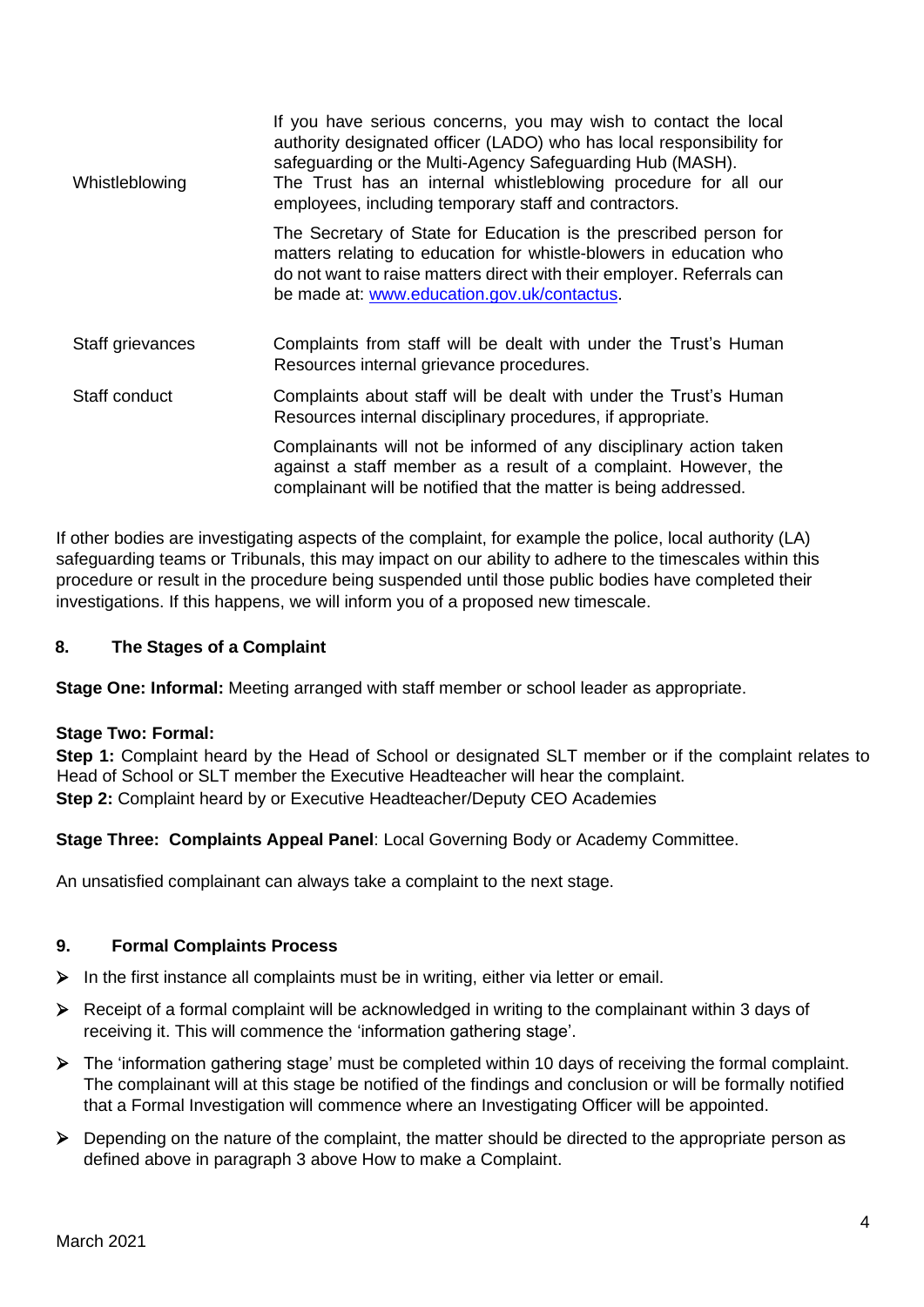- ➢ If the formal complaint relates to the Head of School or Executive Head Teacher or if the complainant remains dissatisfied with the outcome and wishes to take the matter further, then they can escalate to the Chair of the Local Governing Body or Academy Committee where a Complaints Appeal Panel may be convened. This is considered the Appeal Process.
- ➢ A Complaints Appeal Panel must be convened within 20 working days from receipt of notification of appeal. Complainants will be invited to attend the Panel with 7 days notice (including weekends) and have the option to be accompanied. Where the complainant involves a member of staff this usually as a witness, they may wish to be supported by a work based colleague or union representative.
- ➢ Any written material should be circulated to the Panel at least 3 days prior to the meeting.
- ➢ The Panel will consider all evidence presented and can
	- **a** Uphold the complaint in whole or part
	- **b** Dismiss the complaint in whole or part
- $\triangleright$  If the Panel uphold the complaint in whole or part, it can decide on the appropriate action to resolve and can where appropriate, recommend changes to the systems or procedures to prevent similar issues.
- ➢ All parties will be notified of the Complaints Panels decision and any recommendations within 20 working days of the hearing concluding.
- ➢ All copies of all the written records of the Complaints Panel will be stored in compliance with GDPR 2018.
- $\triangleright$  The Trust Board will only be involved in reviewing the complaint where the complainant remains unsatisfied or if the Panel concludes a reasonable escalation of the complaint is required. This determination is key in managing effectively vexatious complaints.
- ➢ In the event the complaint relates to the CEO or a Trustee or the Trust Board, the formal complaint will be acknowledged within the above timeframes outlined above by the Chair, the Investigating Officer will be the Vice Chair of the Trust.
- ➢ If the complaint against the Trust Board requires to be escalated further an Independent Panel will be convened that does not comprise the Trustees or Trust employees.

It is the responsibility of the member of staff or School Leader receiving the complaint to follow the principles and process outlined in this document to ensure fair treatment of both complainant and respondent and to ensure that the complainant, whether staff member, other agency or member of the public is fully advised of the complaints process.

A written record will be kept of all complaints, and of whether they are resolved at the preliminary stage or proceed to a panel hearing, along with what actions have been taken, regardless of the decision.

All correspondence statements and records relating to individual complaints will be kept confidential, except where the Secretary of State or a body conducting an inspection under section 109 of the 2008 Act requests access to them.

# **10. Complaints Principles**

An effective Complaints Procedure will:

- encourage resolution of problems by informal means wherever possible.
- work in line with data protection legislation and the Trust's privacy statements;
- respect people's desire for confidentiality;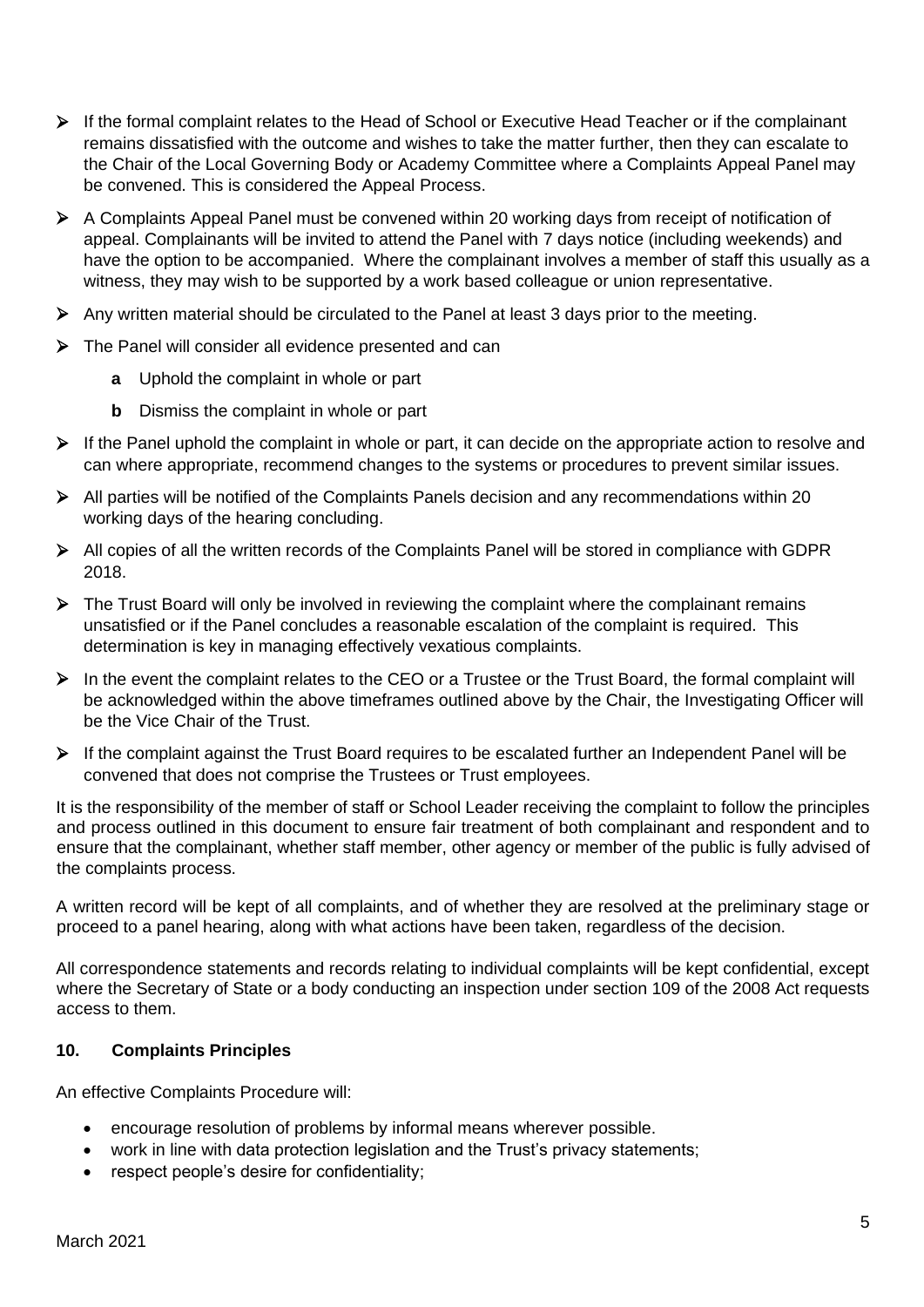- be simple to understand and use;
- be impartial and non-adversarial;
- allow swift handling with established time-limits for action and keeping people informed of the progress;
- ensure a full and fair investigation by an independent person where necessary;
- address all the points at issue and provide an effective response and appropriate redress, where necessary;
- provide all necessary information and evidence at each stage of the complaint as requested to support swift resolution.

If the complainant remains dissatisfied, the Chair of Local Governors or Academy Committee may seek further quality assurance of the decision made and respond to the complainant jointly with the Chair of the Trust Board with a final outcome.

# **11. Resolving Complaints**

At each stage in the procedure, we will consider ways to resolve a complaint including following an investigation. It might be sufficient to acknowledge that the complaint is valid in whole or in part.

In addition, it may be appropriate to offer one or more of the following:

- an apology;
- an explanation;
- an admission that the situation could have been handled differently or better;
- an assurance that the event complained of will not recur;
- retraining.
- an explanation of the steps that have been taken to ensure that it will not happen again;
- an undertaking to review policies and/or processes in light of the complaint.
- initiate alternative formal next steps processes, including but not limited to; HR (and all related policies and procedures).

Complainants should be encouraged to state what actions they feel might resolve the problem at any stage. Failure to state what actions they desire, must not prevent the complaint process from continuing.

An admission that an Academy could have handled the situation better is not the same as an admission of negligence. It is important to clarify any misunderstandings that might have occurred in order to create a positive atmosphere in which to discuss any outstanding issues.

# **12. Roles and Responsibilities**

# **12.1 Complainant**

The complainant will receive a more effective response to the complaint if they:

- explain the complaint in full as early as possible
- co-operate with the school in seeking a solution to the complaint
- respond promptly to requests for information or meetings or in agreeing the details of the complaint
- ask for assistance as needed
- treat all those involved in the complaint with respect
- refrain from publicising the details of their complaint on social media and respect confidentiality.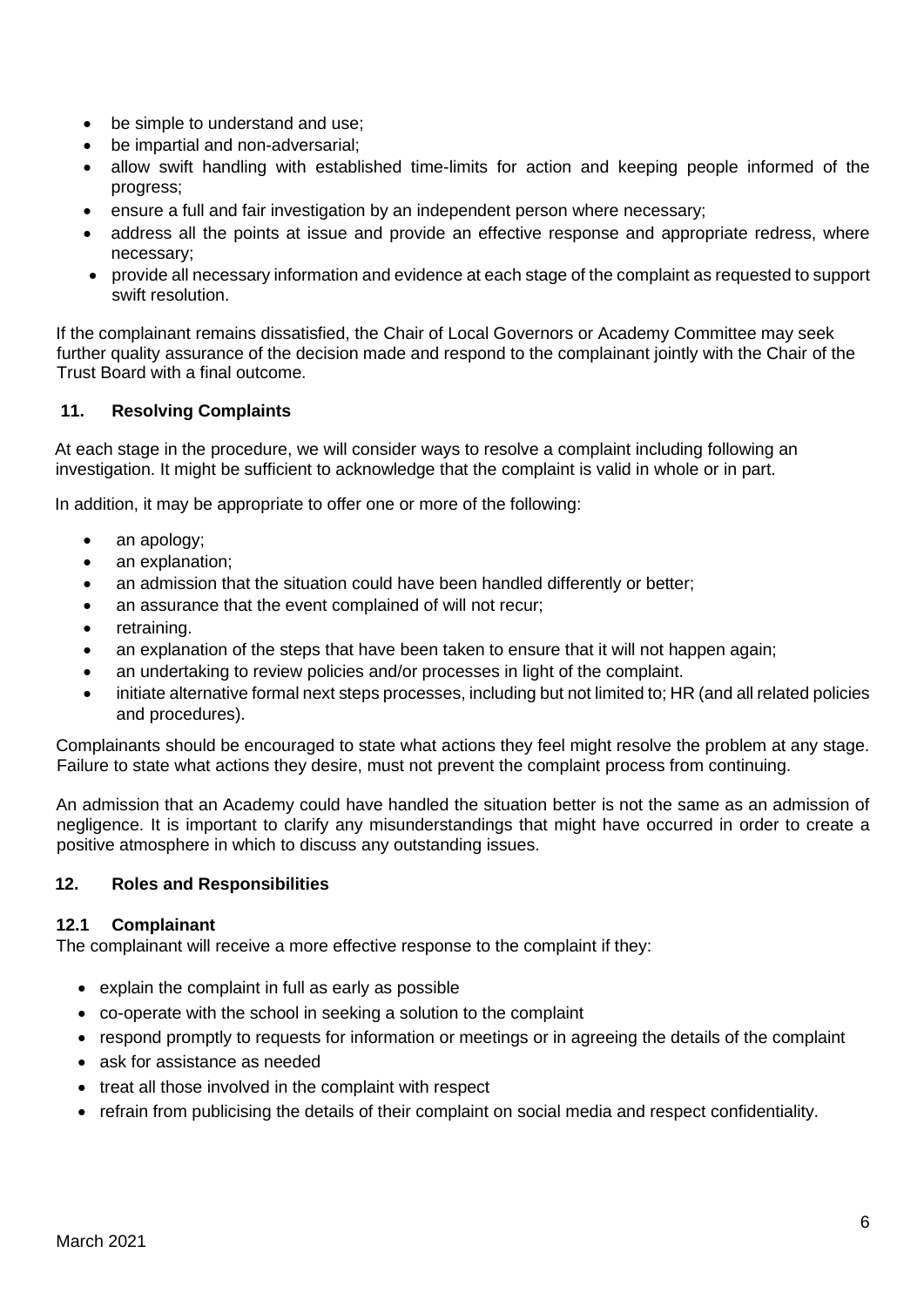# **12.2 Investigator**

The investigator's role is to establish the facts relevant to the complaint by:

- providing a comprehensive, open, transparent and fair consideration of the complaint through:
	- $\circ$  sensitive and thorough interviewing of the complainant to establish what has happened and who has been involved
	- $\circ$  interviewing staff and children/young people and other people relevant to the complaint
	- o consideration of records and other relevant information
	- o analysing information
- liaising with the complainant and the complaints co-ordinator as appropriate to clarify what the complainant feels would put things right.

The investigator should:

- conduct interviews with an open mind and be prepared to persist in the questioning
- keep notes of interviews or arrange for an independent note taker to record minutes of the meeting
- ensure that any papers produced during the investigation are kept securely pending any appeal
- be mindful of the timescales to respond
- prepare a comprehensive report for the head teacher or complaints committee that sets out the facts, identifies solutions and recommends courses of action to resolve problems.
- The head teacher or complaints committee will then determine whether to uphold or dismiss the complaint and communicate that decision to the complainant, providing the appropriate escalation details.

## **12.3 Complaints Co-ordinator**

The complaints co-ordinator should:

- ensure that the complainant is fully updated at each stage of the procedure
- liaise with staff members, School Leaders, Heads of School, Executive Head Teachers, CEO, Chair of Governors, Chair of Trust or the Clerk as appropriate, and to ensure the smooth running of the complaints procedure
- be aware of issues regarding:
	- $\circ$  sharing third party information
	- $\circ$  additional support. This may be needed by complainants when making a complaint including interpretation support or where the complainant is a child or young person
- keep records.

# **12.4 Clerk to the Local Governing Body or Academy Committee and or Trust Board**

The Clerk is the contact point for the complainant and the committee and should:

- ensure that all people involved in the complaints procedure are aware of their legal rights and duties, including any under legislation relating to school complaints, education law, the Equality Act 2010, the Freedom of Information Act 2000, the Data Protection Act (DPA) 2018 and the General Data Protection Regulations (GDPR)
- set the date, time and venue of the meeting, ensuring that the dates are convenient to all parties (if they are invited to attend) and that the venue and proceedings are accessible
- collate any written material relevant to the complaint (for example: paperwork, school and complainant submissions) and send it to the parties in advance of the meeting within an agreed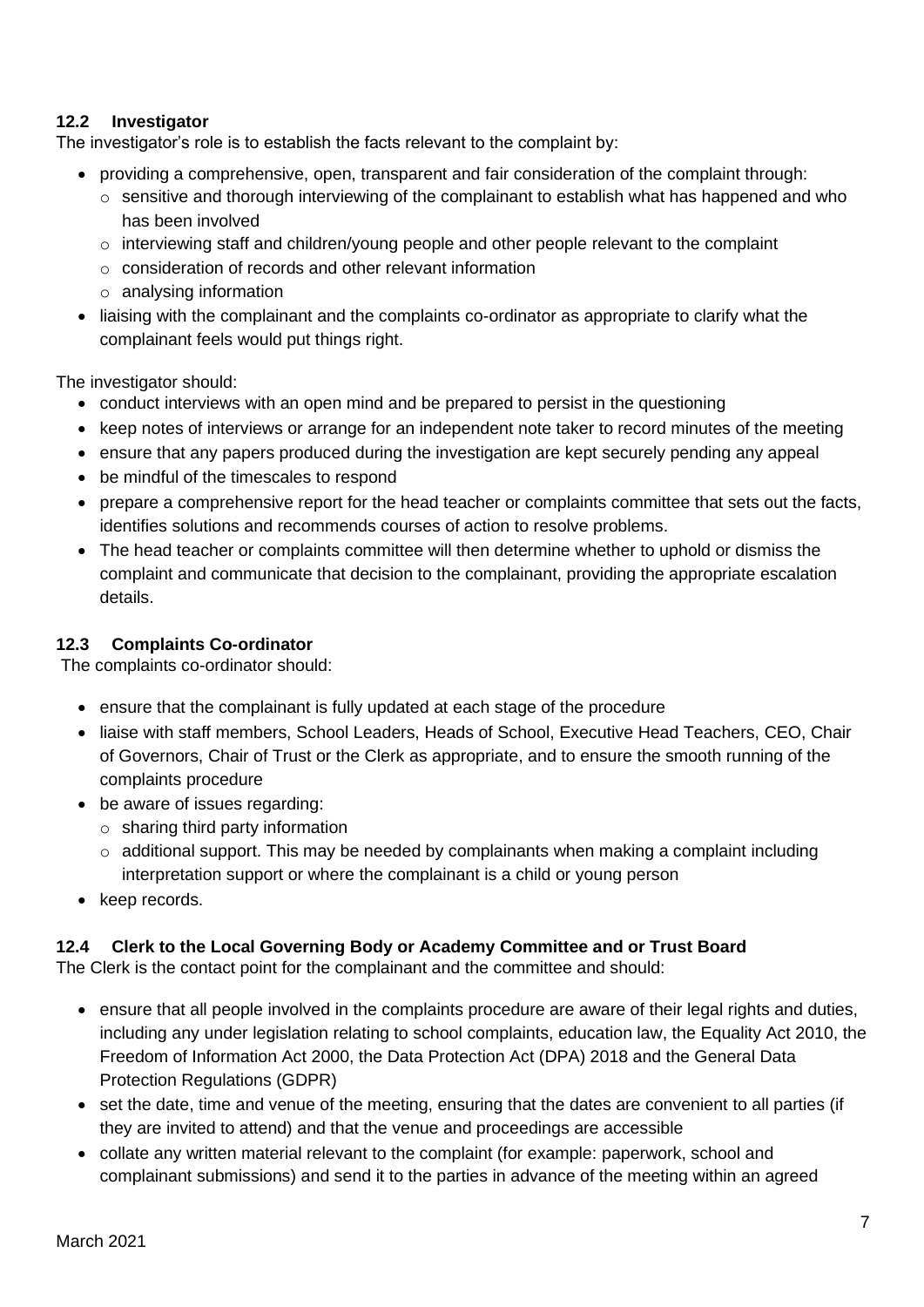timescale

- record the proceedings
- circulate the minutes of the meeting
- notify all parties of the committee's decision.

# **12.5 Chair of the Panel**

The Panel Chair who is nominated in advance of the complaint meeting, should ensure that:

- both parties are asked (via the Clerk) to provide any additional information relating to the complaint by a specified date in advance of the meeting
- the meeting is conducted in an informal manner, is not adversarial, and that, if all parties are invited to attend, everyone is treated with respect and courtesy
- complainants who may not be used to speaking at such a meeting are put at ease. This is particularly important if the complainant is a child/young person
- the remit of the committee is explained to the complainant
- written material is seen by everyone in attendance, provided it does not breach confidentiality or any individual's rights to privacy under the DPA 2018 or GDPR. If a new issue arises it would be useful to give everyone the opportunity to consider and comment upon it; this may require a short adjournment of the meeting
- both the complainant and the school are given the opportunity to make their case and seek clarity, either through written submissions ahead of the meeting or verbally in the meeting itself
- the issues are addressed
- key findings of fact are made
- the committee is open-minded and acts independently
- no member of the committee has an external interest in the outcome of the proceedings or any involvement in an earlier stage of the procedure
- the meeting is recorded
- they liaise with the Clerk (and complaints co-ordinator, if the school has one).

The Chair of the Panel has a key role, ensuring that the remit of the panel is explained to the parties and each party has the opportunity of putting their case without undue interruption.

The Chair of the Panel should ensue that the issues are addressed, key findings of fact are made and that all parties attending the panel hearing have the appropriate opportunity to speak.

. The Chair of the Panel should ensure that the hearing is conducted in a manner which treats all parties with respect and courtesy and in compliance with the policy processes outlined in paragraph 9 above. The Chair of the Panel adheres fully to the Complaints Principles outlined in paragraph 10 above.

# **13. Dealing with vexatious, persistent and/or abusive complaints.**

Dealing with a complaint is a straightforward process, but in a minority of cases, people pursue their complaints in a way which can either impede the investigation of their complaint or can have significant resource issues for the Academy. This can happen either while their complaint is being investigated, or once the Academy has finished dealing with the complaint.

We are always committed to dealing with all complaints equitably, comprehensively, and in a timely manner.

We do not expect staff to tolerate unacceptable behaviour by complainants or any visitor to our Academies. Unacceptable behaviour includes behaviour, which is abusive, offensive or threatening and may include: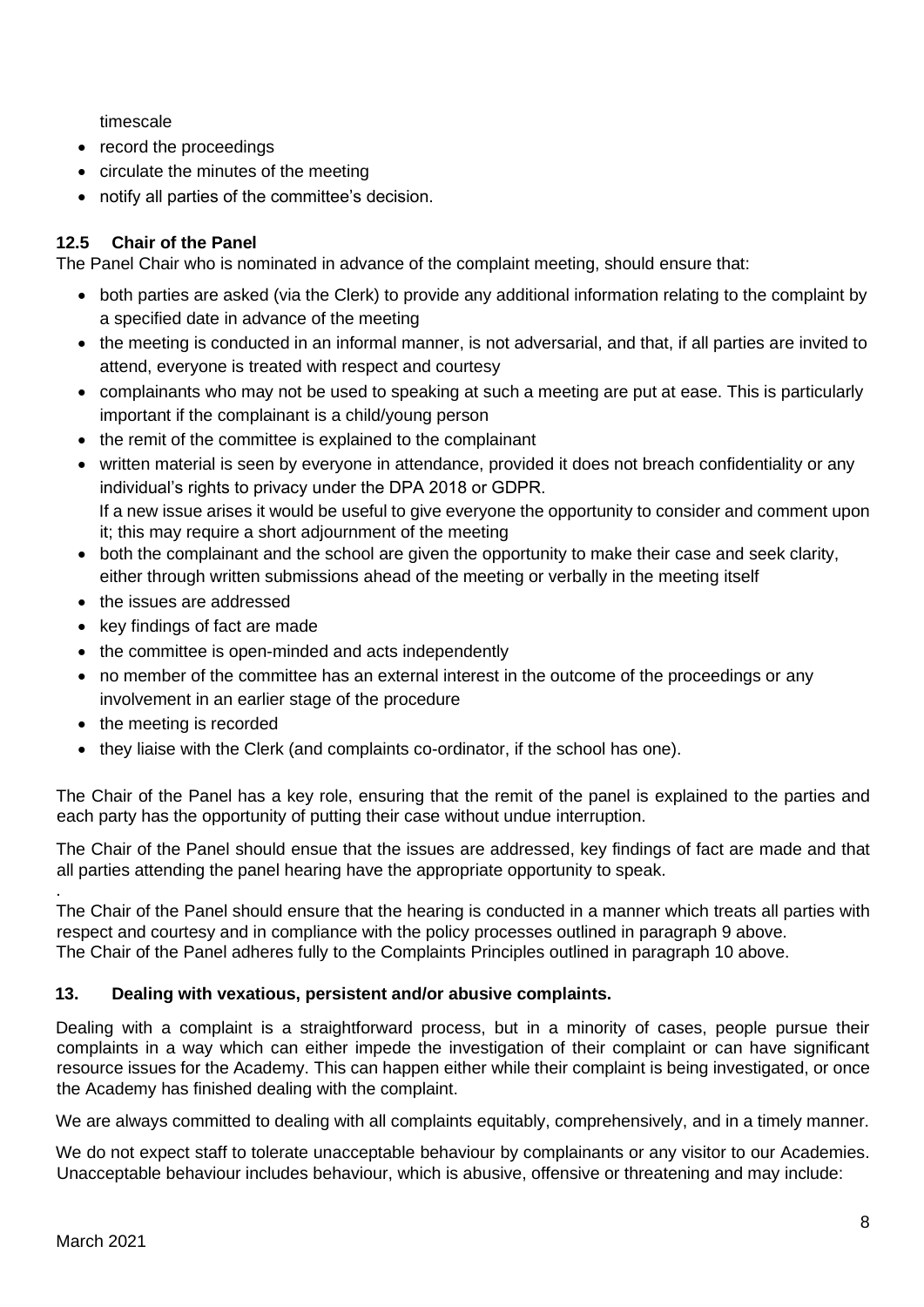- *Using abusive or foul language on the telephone*
- *Using abusive or foul language face to face*
- *Sending multiple emails*
- *Leaving multiple voicemails*

We will take action to protect staff from such behaviour. If a complainant behaves in a way that is unreasonably persistent or vexatious, we will follow actions outlined in this policy.

Raising legitimate queries or criticisms of a complaints procedure as it progresses, for example if agreed timescales are not met, should not in itself lead to someone being regarded as a vexatious or an unreasonably persistent complainant.

Similarly, the fact that a complainant is unhappy with the outcome of a complaint and seeks to challenge it once, or more than once, should not necessarily cause him or her to be labelled vexatious or unreasonably persistent.

Our aim is to deal with all complainants in ways which are demonstrably consistent, fair and reasonable.

### **14. Next Steps**

If the complainant believes the school / trust did not handle their complaint in accordance with the published complaints procedure or they acted unlawfully or unreasonably in the exercise of their duties under education law, they can contact the ESFA after the Complaints Appeal Panel has concluded and its outcome and recommendations have been provided to the complainant.

The ESFA will not normally reinvestigate the substance of complaints or overturn any decisions made by the Trust. They will consider whether the Trust or Academy has adhered to education legislation and any statutory policies connected with the complaint and whether they have followed Part 7 of the Education [\(Independent School Standards\) Regulations 2014.](http://www.legislation.gov.uk/uksi/2010/1997/schedule/1/made)

The complainant can refer their complaint to the ESFA online at: [www.education.gov.uk/contactus,](http://www.education.gov.uk/contactus) by telephone on: 0370 000 2288 or by writing to:

Academy Complaints and Customer Insight Unit Education and Skills Funding Agency Cheylesmore House 5 Quinton Road **Coventry** CV1 2WT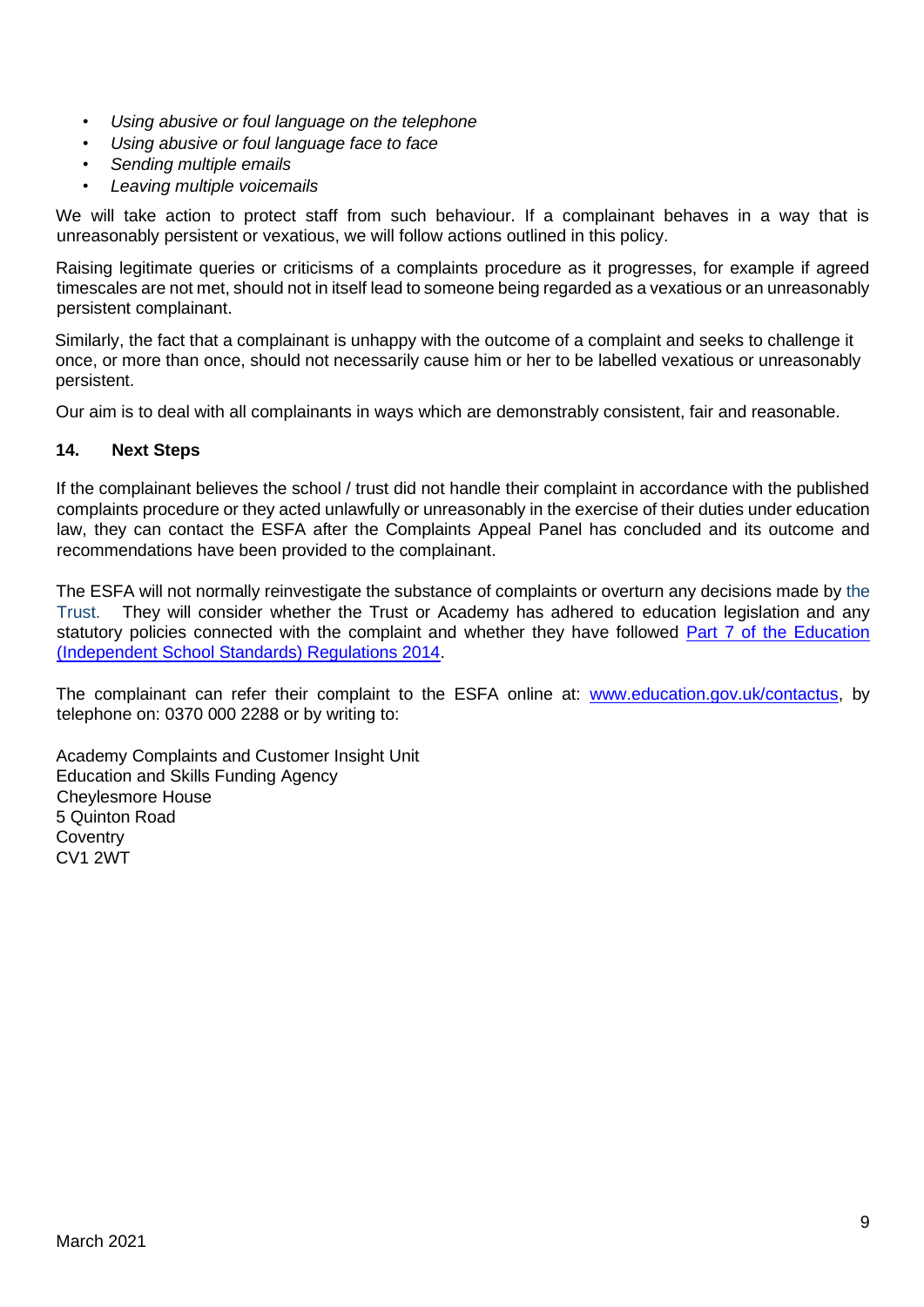# **London South East Academies Trust: Complaint Form**

Please complete and return to Academy Office or Head of School or Clerk to Local Governing Body and/or Clerk to the Trust as appropriate, who will acknowledge receipt and explain what action will be taken.

| Your name:                                                                                 |
|--------------------------------------------------------------------------------------------|
|                                                                                            |
|                                                                                            |
| Pupil's name (if relevant):                                                                |
|                                                                                            |
|                                                                                            |
| Your relationship to the pupil (if relevant):                                              |
|                                                                                            |
|                                                                                            |
| <b>Address:</b>                                                                            |
|                                                                                            |
|                                                                                            |
|                                                                                            |
|                                                                                            |
| Postcode:                                                                                  |
| Day time telephone number:                                                                 |
| Evening telephone number:                                                                  |
| <b>Email address:</b>                                                                      |
|                                                                                            |
| Please give details of your complaint, including whether you have spoken to anybody at the |
|                                                                                            |
| school about it.                                                                           |
|                                                                                            |
|                                                                                            |
|                                                                                            |
|                                                                                            |
|                                                                                            |
|                                                                                            |
|                                                                                            |
|                                                                                            |
|                                                                                            |
|                                                                                            |
|                                                                                            |
|                                                                                            |
|                                                                                            |
|                                                                                            |
|                                                                                            |
|                                                                                            |
|                                                                                            |
|                                                                                            |